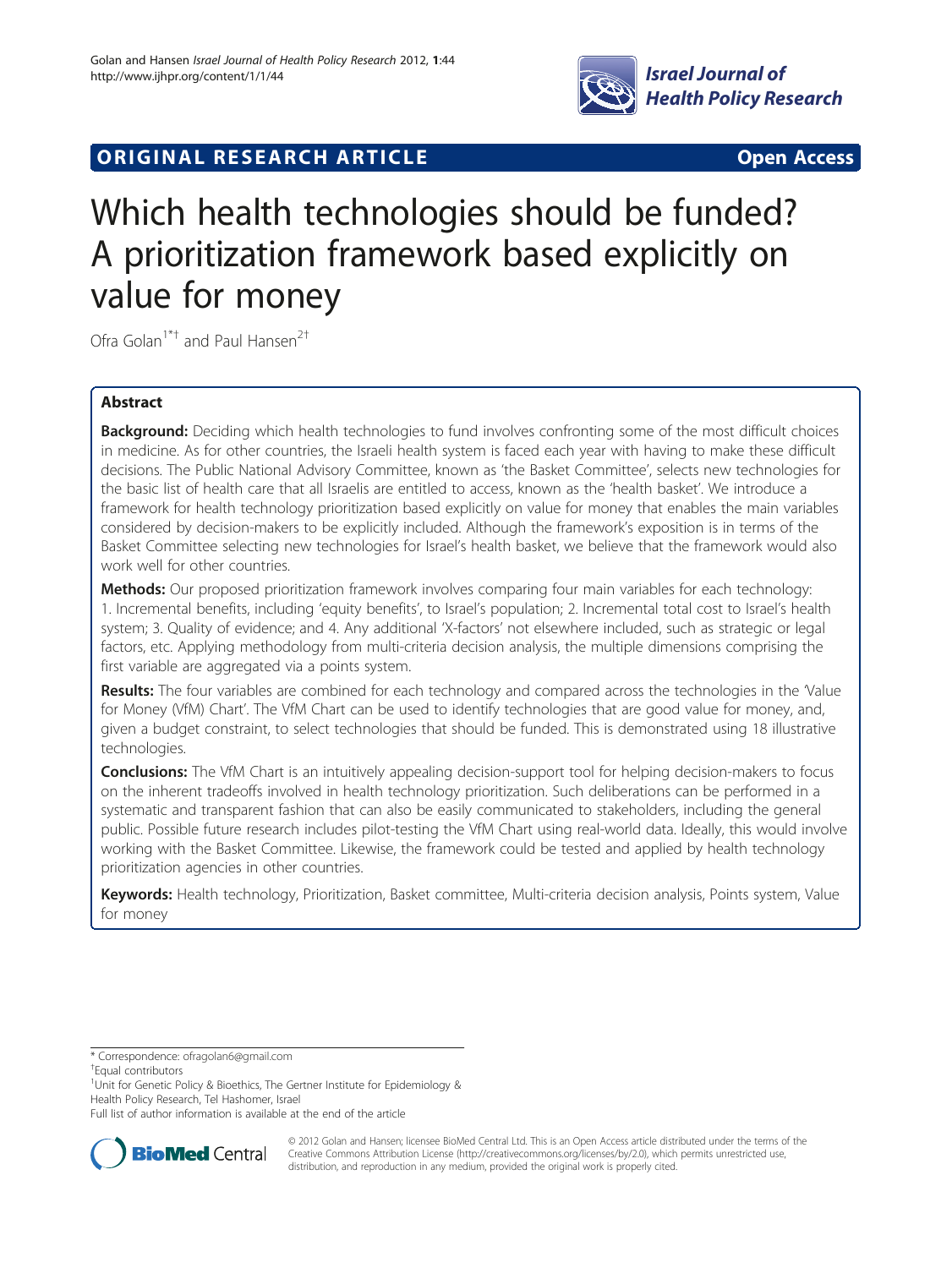## Background

No health system in the world has sufficient resources to be able to afford all available health care technologies – i.e. pharmaceuticals, medical procedures, equipment, devices and health services. Inevitably, therefore, technologies must be prioritized. Deciding which technologies to fund (and which not to) involves confronting some of the most difficult choices in medicine.

As for other countries, the Israeli health system, which is committed to an explicit prioritization process for new technologies, is faced each year with having to make these difficult decisions. The National Health Insurance Law determines a basic list of health care that all Israelis are entitled to access, known as the 'health basket' [\[1](#page-12-0)]. New technologies are added to the health basket once a year depending on the funds available, which is just a small fraction of the total amount requested for new technologies. For example, in 2010 the Committee had to decide how to allocate a budget of 300 million shekels (approximately US\$85 million) across 430 candidate technologies – mostly pharmaceuticals, and with a combined total cost of more than a billion shekels – resulting in 61 being added to the health basket [[2\]](#page-12-0).

The Israeli mechanism for updating the health basket comprises two main elements. First, health technology assessments are performed by the Health Technologies Forum at the Ministry of Health. The added value of each technology submitted for addition to the basket is assessed with respect to its clinical, epidemiological and economic characteristics, including its predicted impact on the available budget. Second, and as discussed in greater detail in the Discussion section below, informed by these assessments, the Public National Advisory Committee, known as 'the Basket Committee', selects new technologies for the basket based on the application of pre-defined criteria related to the technologies' costs and benefits as well as ethical and legal considerations [[3,4\]](#page-12-0). This prioritization process is considered by many health policy analysts, both in Israel and abroad, to be internationally ground-breaking [\[1](#page-12-0),[5-7\]](#page-12-0). It is unique with respect to its comparison of all proposed technologies together (numbering in the hundreds, as in the example above) subject to a budget constraint, and for its integration of professionally-performed technology assessments with pre-defined criteria and ethical and legal considerations [[5\]](#page-12-0).

The criteria used by the Basket Committee [[8](#page-12-0)] are mostly universal, as we established in an earlier study [\[9](#page-12-0)] in which we surveyed the literature (using PubMed and Google) to discover the main criteria and other considerations for prioritizing new technologies in use internationally. Encompassing 11 countries and the US state of Oregon, we were able to distinguish three main groups of criteria: need, appropriateness and clinical benefits; efficiency (including cost-effectiveness); and equality, solidarity and other ethical or social values. As well, the quality of clinical evidence and factors related to strategic issues and procedural justice were explicitly considered in several countries.

Although these criteria and other considerations are qualitatively similar across countries, their relative importance is different, reflecting international differences in how the inevitable conflicts and trade-offs between competing moral principles are dealt with. The Basket Committee is mandated to resolve such conflicts and trade-offs between competing moral principles based on the value judgments of its members. According to the Ministry of Health, "The criteria which guide the Committee's work *are not* hierarchical and *not* equivalent in their importance. The criteria should be used as a qualitative (and not quantitative) guideline for the Committee's decisions" (p. 8) [[8\]](#page-12-0). However, no guidance is offered about how to weight and balance the criteria and other considerations relative to each other [\[10](#page-12-0)].

"For a set of moral considerations to be useful to decision makers, some guidance on weighting of different considerations needs to be given." (p. 57) [[11\]](#page-12-0). This requirement, or, conversely, the absence of such guidance for decision-makers internationally, has been pointed out many times by researchers [\[10,12](#page-12-0)-[16](#page-12-0)]. Stafinski et al. [[16\]](#page-12-0) assembled a comprehensive inventory of decisionmaking processes used in 20 countries (not including Israel). "While information requirements of all processes appeared substantial and decision-making factors comprehensive, the way in which they were utilized was often unclear, as were approaches used to incorporate social values or equity arguments into decisions." (p. 476). Although cost-effectiveness evidence is the main consideration for prioritization agencies such as, for example, the UK's National Institute for Health and Clinical Excellence, other factors are also taken into account [\[17](#page-12-0)]; however, it is not clear how such factors are incorporated in practice [\[15](#page-12-0)]. The advisability of there being more structure in the decision-making processes employed by the Israeli Basket Committee is suggested by a forthcoming review of the Committee's decisions and the reported comments of its members [\[18\]](#page-12-0).

Informed by our earlier study's results [[9](#page-12-0)], this article introduces a framework for health technology prioritization based explicitly on value for money that enables the main variables considered by decisionmakers such as the Basket Committee to be explicitly included. The main challenge addressed by what we refer to as the 'Value for Money Chart' is how to combine these variables in a transparent and intuitively appealing way that helps decision-makers to focus on the inherent tradeoffs when choosing new technologies subject to a budget constraint. Although our exposition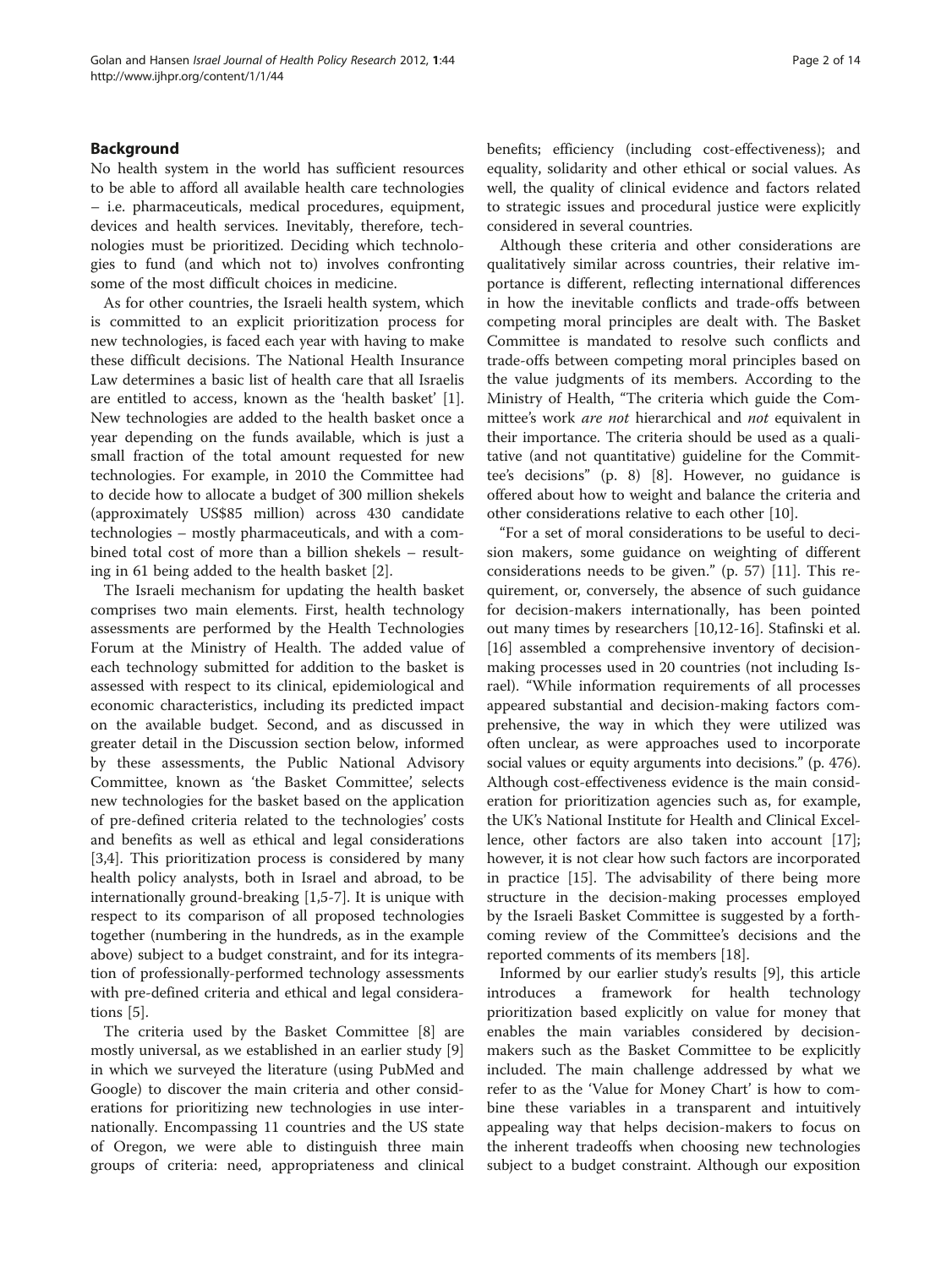of the framework is couched in terms of the Basket Committee selecting new technologies for Israel's health basket, we believe that the framework would also work well for other countries as well as for other levels of health technology prioritization (e.g. regional or service providers).

# Methods

Informed by the results of our earlier study [\[9\]](#page-12-0) mentioned above, our proposed framework involves comparing four main variables for each technology (from a societal perspective): 1. Incremental benefits, including 'equity benefits', to Israel's population; 2. Incremental total cost to Israel's health system; 3. Quality of evidence; and 4. Any additional 'X-factors' not elsewhere included, such as strategic or legal factors, etc. It is important to appreciate that these first two variables are at the aggregate level for each technology – i.e. in terms of the effects of the overall intervention involving the technology on Israel's population and health system respectively – rather than at a disaggregated level (e.g. per patient treated). Each of the four variables is now explained in turn.

# Incremental benefits, including 'equity benefits', to Israel's population

Health technologies have three fundamental purposes: to save lives, to prolong lives, and to improve (or preserve) health-related quality-of-life (HRQoL); in addition, health resources are used to reduce health inequalities [\[11](#page-12-0)]. Thus, the 'incremental benefits, including equity benefits, to Israel's population' potentially available from each technology has four main dimensions: life-saving, life-prolongation, HRQoL improvements, and 'equity benefits'.

'Equity benefits' relates to the various aspects of equity that ought to be taken into account when assessing health technologies [[19\]](#page-12-0). Consistent with our earlier study [\[9](#page-12-0)], two main aspects (sub-dimensions) are included in our proposed framework: the extent to which, if the technology were not to be funded, patients would be denied treatment due to a lack of alternative treatments or difficulties accessing them; and the existence of other important equity-related social or ethical benefits, such as the technology being targeted at specific populations with prima facie special claims (e.g. children or minorities) or serving to reduce health gaps (inequalities), etc.

It should be clear from the discussion above that this first variable in the framework, 'incremental benefits, including equity benefits, to Israel's population', is multidimensional. In order to be able to compare this variable against the framework's three other variables (explained below) – for which, as discussed below, uni-dimensional

measures exist – some means of aggregating the dimensions in a way that reflects their relative importance and quantifies tradeoffs so that a uniform measure (index) of incremental benefits can be created is required.

An obvious way of aggregating the three dimensions of life-saving, life-prolongation and HRQoL improvements is to use Quality-Adjusted Life Years (QALYs). However, for new health technologies QALY data may not be available; and this 'data problem' is magnified if, as is the case for Israel's Health Basket, there are many technologies to be evaluated at once. A practical alternative to using QALYs is to focus directly on the underlying dimensions themselves (albeit their data may be less than perfect too), while also recognizing that each dimension comprises various sub-dimensions. Thus, the life-prolongation dimension incorporates increases in life expectancy and the HRQoL at which the additional life years are experienced; the HRQoL-improvements dimension incorporates the magnitude of the HRQoL gains, their duration, and baseline HRQoL ('need').

Whichever of these two possible approaches is used, some means of aggregating either QALYs gained with 'equity benefits' (itself multi-dimensional) or the underlying dimensions is required. A common methodology from the field of multi-criteria decision analysis is to use a points system (sometimes also referred to as a 'scoring', 'linear' or 'point-count' system).

A points system is a schedule of 'point values' (or 'weights') representing both the relative importance of the dimensions and their degree of achievement; an example for ranking new technologies that we developed in our earlier study [[9\]](#page-12-0) appears in Table [1](#page-3-0), where the point values were derived from a convenience sample of respondents (discussed later below) and are reported here for illustrative purposes only. Points systems, which have been found to be accurate in thousands of 'health' and 'non-health' applications [\[20\]](#page-12-0), are widely used for diagnostic and treatment-based decision-making [\[21\]](#page-12-0). Other health applications include prioritizing patients within specific elective services in the UK, New Zealand and Canada [[22](#page-12-0)] and allocating transplant organs by the United Network of Organ Sharing [[23](#page-12-0)]. In the present context, using a points system involves rating each technology according to its performance on each dimension and then summing the corresponding point values to get a 'total score' by which the technologies are ranked. Later in this section we explain how to derive point values.

# Incremental total cost to Israel's health system

A technology's 'incremental total cost to Israel's health system' (i.e. as explained earlier, at the aggregate level of the overall intervention involving the technology) can be measured in net present value (NPV) terms. This NPV includes all expected future spending, net of any cost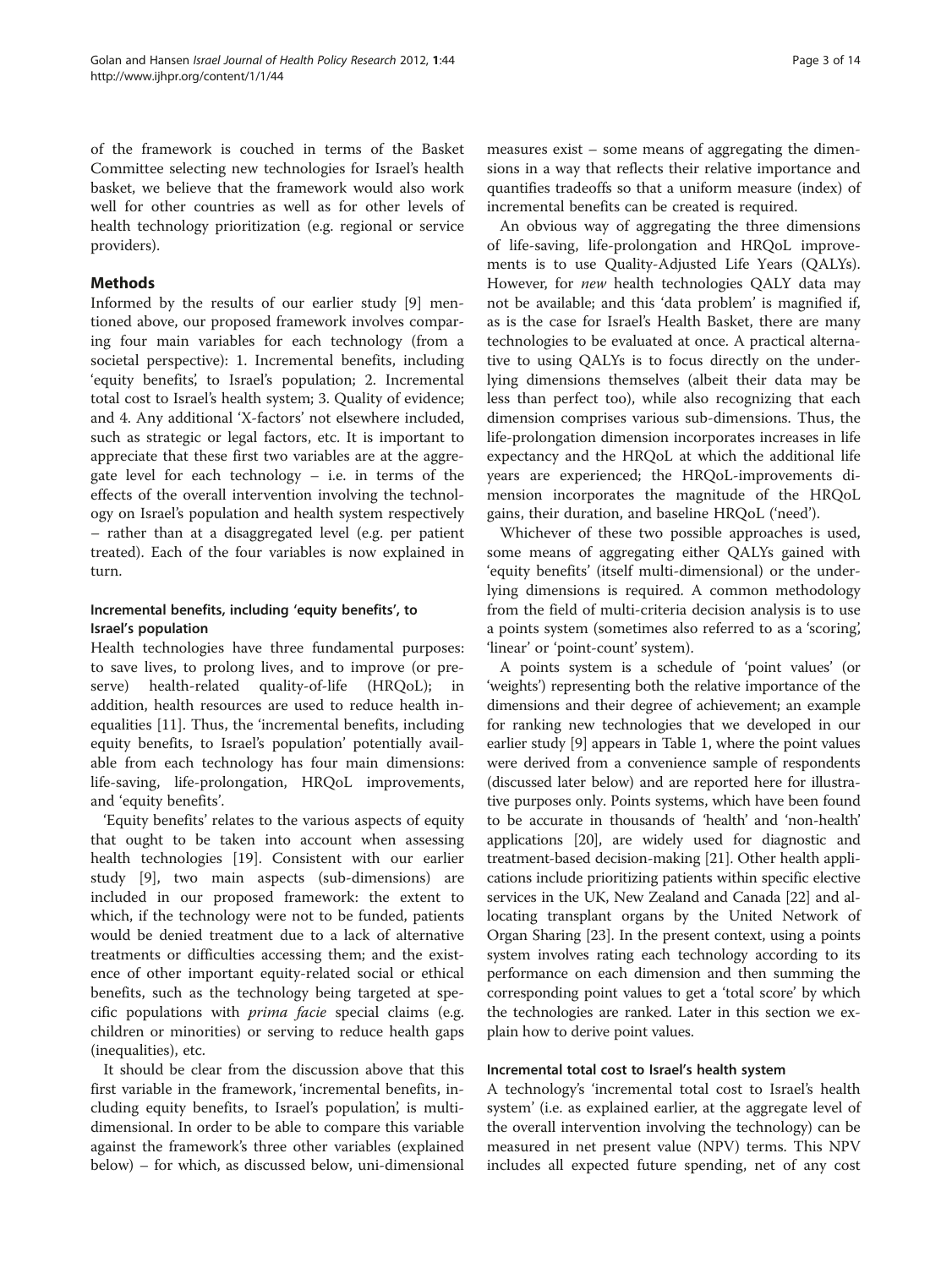#### <span id="page-3-0"></span>Table 1 Illustrative points system for the incremental-benefits variable

| <b>Dimensions</b>                                                                                                                | <b>Points</b><br>(weights) |
|----------------------------------------------------------------------------------------------------------------------------------|----------------------------|
| Lives saved, including 'statistical' lives (i.e. cure or reduced risk of death)                                                  |                            |
| None (or not yet known)                                                                                                          | $\Omega$                   |
| Few: 1-50 lives saved                                                                                                            | 0.091                      |
| Some: 51-250 lives saved                                                                                                         | 0.192                      |
| Many: 251-500 lives saved                                                                                                        | 0.268                      |
| Very many: > 500 lives saved                                                                                                     | 0.343                      |
| Life-prolongation benefits - in terms of increase in life expectancy and its quality-of-life, and number of patients<br>affected |                            |
| None/Very small (or not yet known)                                                                                               | $\Omega$                   |
| Small benefits                                                                                                                   | 0.053                      |
| Medium benefits                                                                                                                  | 0.152                      |
| Large benefits                                                                                                                   | 0.244                      |
| Quality-of-life gains - in terms of baseline QoL, size of QoL gains and duration, and number of patients affected                |                            |
| None/Very small (or not yet known)                                                                                               | $\Omega$                   |
| Small QoL gains                                                                                                                  | 0.051                      |
| Medium QoL gains                                                                                                                 | 0.138                      |
| Large QoL gains                                                                                                                  | 0.217                      |
| If this technology were not to be funded                                                                                         |                            |
| Many/most patients <b>will</b> be able to pay for it themselves (privately)                                                      | $\Omega$                   |
| Many/most patients will get an alternative treatment (less effective) already funded by government                               | 0.055                      |
| Many/most patients will not receive any treatment for condition                                                                  | 0.108                      |
| Other important social or ethical benefits, e.g. targeted to children/minorities; reduces health gaps, etc                       |                            |
| None/Very small (or not yet known)                                                                                               | $\Omega$                   |
| Yes                                                                                                                              | 0.087                      |

Note: The bolded values represent the relative weights of the dimensions overall (i.e. the bolded values sum to unity).

savings to the health system, over the intervention's lifetime – i.e. the same lifetime over which the incremental benefits referred to above are recognized. Alternatively – as in our illustration in the next section – both the costs and benefits could be in per annum terms. All else being equal, a technology's incremental total cost to Israel's health system will be positively related to the intervention's time horizon and also to the number of patients to be treated, which depends on how eligibility is defined – which in turn determines the incremental benefits possible from the technology.

## Quality of evidence

Especially for new technologies, there are likely to be significant differences between technologies with respect to the quality of their clinical evidence. For example, if two technologies are assessed as having the same incremental benefits (the first variable above), but one assessment is based on higher quality evidence than the other, then they ought to be differentiated in this regard – so that the technology with the higher quality evidence receives higher priority (all else being equal).

Several grading schemes for assessing quality of evidence [[24-26\]](#page-12-0) are potentially available, of which the GRADE system [[24](#page-12-0)] is perhaps the best known. GRADE, which defines quality of evidence as "the extent to which we can be confident that an estimate of effect is correct" (p. 1490), incorporates four key elements: study design, study quality, consistency (the similarity of effect estimates across studies), and directness (the extent to which the people, interventions and outcome measures in the studies are similar to those of interest). In general, however, caution should be exercised when applying grading schemes. "It should be noted that not all the schemes take into account the generalizability of the findings of the review to routine clinical practice. This should always be a consideration when drawing up the implications or if making recommendations." (p. 82) [[27](#page-12-0)].

# Any additional 'X-factors' not elsewhere included, such as strategic or legal factors, etc

This last variable in the prioritization framework is, in effect, a catchall for any residual special circumstances of *a priori* uncertain importance that ought to be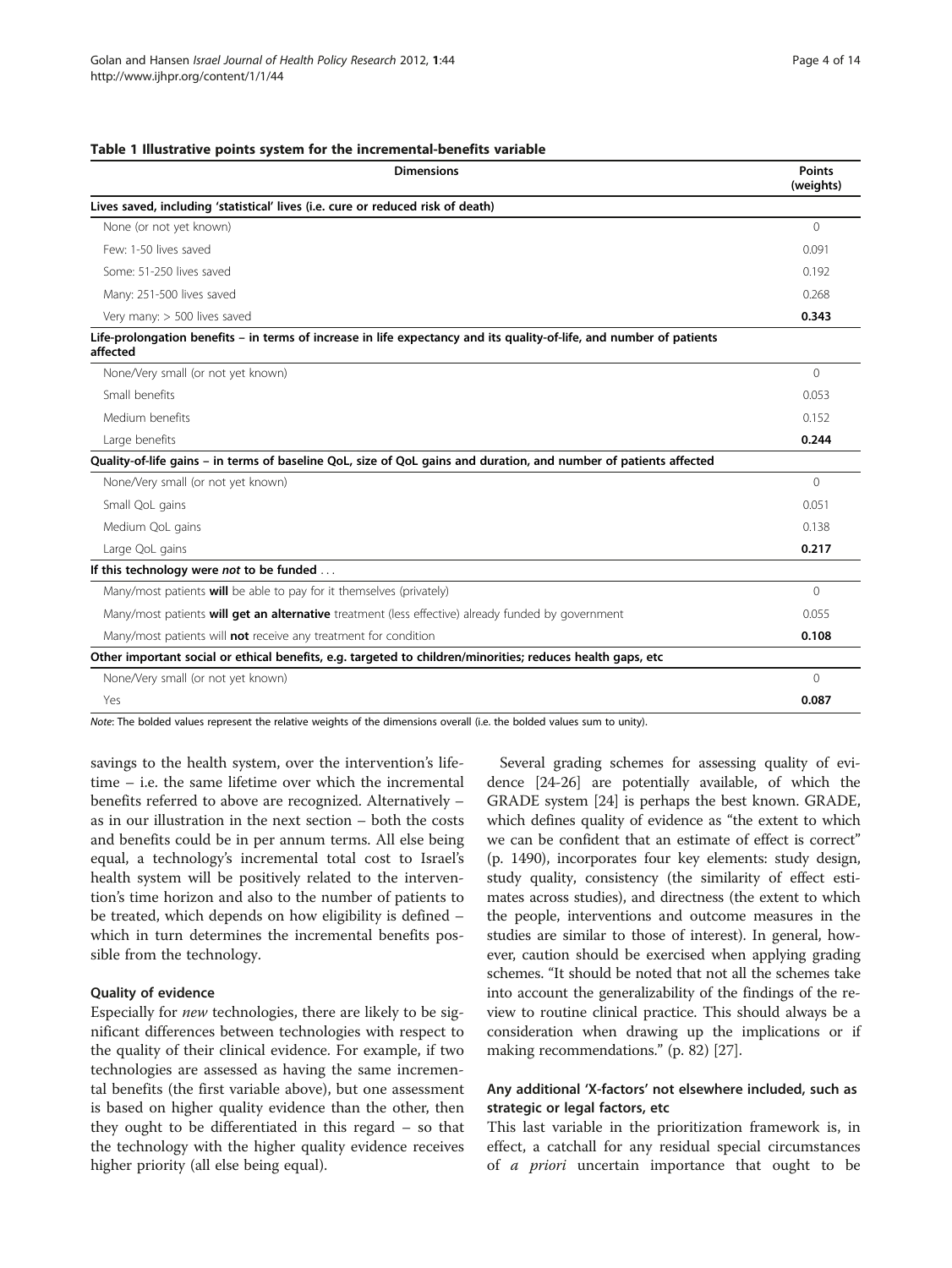recognized. This variable is meant to be implemented simply as a 'flag' to alert decision-makers that such additional X-factors – which could be positive or negative (i.e. supportive of the technology being added to the health basket, or not) – ought to be considered, on a technology-by-technology basis. For example, the technology of contraceptives for teenage girls involves unique religious, ethical and social considerations that most people would probably agree ought to be considered.<sup>a</sup>

There would be no need to recognize such X-factors if the first three variables discussed above (incremental benefits, incremental costs, quality of evidence) perfectly captured all relevant considerations for prioritizing technologies. In practice, though, this is unlikely, as there will almost always be particular technologies for which there are additional factors that ought to be considered. The key point is that if decision-makers think that a given technology's X-factors should, in effect, over-ride its performance on the three other variables with respect to being selected or rejected for the basket then the reasons for doing so should be made explicit.

# Creating a points system for the incremental-benefits variable

As discussed earlier, 'incremental benefits, including equity benefits, to Israel's population' comprises multiple dimensions that are aggregatable into a single measure using a points system. An example of a points system developed in our earlier study [[9\]](#page-12-0) appears in Table [1](#page-3-0). The reported point values, which were derived from a convenience sample recruited through the first author's professional networks,<sup>b</sup> are applied for illustrative purposes in the next section. Were the framework being used by the Basket Committee, the points system's dimensions and their 'performance' levels would likely need to be refined; likewise, the point values – the determination of which is explained next – would reflect the Committee's preferences.

Thus, after a points system's dimensions and levels have been specified, their point values, reflecting the relative importance of the dimensions to decision-makers, need to be determined. Several methods and software for implementing them are available, as surveyed in [[15](#page-12-0),[28](#page-12-0)] and [[29](#page-12-0)] respectively. Methods that involve decision-

makers expressing a choice between the alternatives of interest, such as conjoint analysis (also known as 'discrete choice experiments' [[30\]](#page-12-0)) which has been recommended as the best overall approach for valuing health benefits [[31\]](#page-12-0), are generally favored. "The advantage of choicebased methods is that choosing ... is a natural human task at which we all have considerable experience, and furthermore it is observable and verifiable." (p. 145) [\[32](#page-13-0)].

An example of a choice-based methodology is the PAPRIKA method [\[33\]](#page-13-0). PAPRIKA, which is an acronym for 'Potentially All Pairwise RanKings of all possible Alternatives', and software for implementing the method known as '1000Minds' [[34](#page-13-0)] were co-invented by the second author (from whom or via [\[34\]](#page-13-0) the software is available for free to unfunded academic users). PAP-RIKA and 1000Minds were used in our earlier study [[9](#page-12-0)], and also here in our prioritization framework. Other applications of the method and software include prioritizing patients for elective surgery [\[33,35,36](#page-13-0)], referring patients for rheumatology services [[37](#page-13-0)], classifying individuals by their risks of developing rheumatoid arthritis [\[38](#page-13-0)], and measuring patients' responses in clinical trials for chronic gout [[39](#page-13-0)].

The PAPRIKA method involves decision-makers – Basket Committee members and/or their constituencies<sup>c</sup> if the Committee were to use the framework – using their judgments to pairwise rank a series of hypothetical technologies with respect to their relative priority for addition to the health basket. The pairs of hypothetical technologies, which are presented in random order, are defined on two dimensions at-a-time so that decisionmakers are forced to confront a trade-off between the dimensions with respect to their relative importance for prioritizing technologies. An example of a pairwiseranking question (a screen from the 1000Minds software) appears in Figure 1.

Although it is possible for decision-makers to answer the questions individually (with their results 'averaged'), based on the second author's experience in similar applications [[36](#page-13-0)], we believe it is better to have decisionmakers answer the questions as a group by having them vote on each question and discuss any significant disagreements and reach consensus (not necessarily unanimity).

The PAPRIKA method ensures that the number of questions that decision-makers have to answer is minimized by, each time a question is answered, eliminating

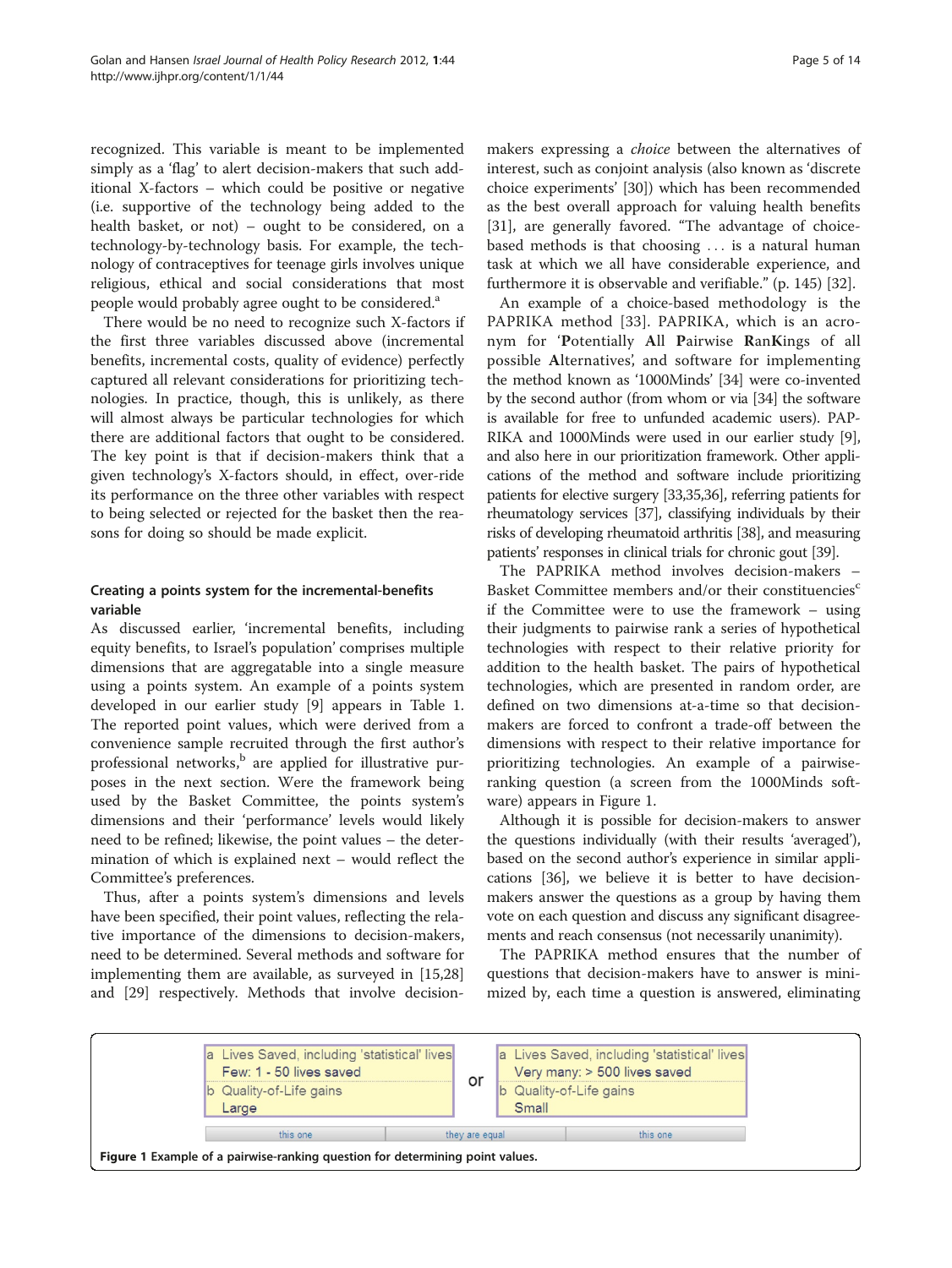<span id="page-5-0"></span>all other possible questions that are implicitly answered as corollaries of those already answered. This is achieved via the method's application of the 'transitivity' property; for example, if decision-makers rank hypothetical technology 'A' ahead of technology 'B' and also 'B' ahead of technology 'C', then, logically (by transitivity), 'A' must be ranked ahead of 'C' (and so the 1000Minds software would not ask a question pertaining to this third pairwise ranking). The number of questions answered by decision-makers depends on the number of dimensions and levels in the points system. The points system in Table [1,](#page-3-0) for example, requires decision-makers to answer about 40 questions involving trade-offs between two dimensions at-a-time. Based on the answers, the 1000Minds software uses mathematical methods (explained in detail in [[33\]](#page-13-0)) to calculate the point values (reflecting the relative importance of the dimensions to decision-makers).

After each technology has been rated on the points system's dimensions, the corresponding point values are summed to get a 'total score' for each technology. Equipped thus with a single value for the incrementalbenefits variable for each technology, plus a value for each of the three other variables (compiled separately) included in the framework, the four variables are ready to be combined in what we refer to as the 'Value for Money Chart'. This is presented in the next section.

# Results

The four variables discussed above for each technology can be displayed in the Value for Money (VfM) Chart, as illustrated in Figure 2. Although the VfM Chart is capable of representing potentially any number of technologies (limited only by the chart's size), for simplicity and so that the chart can be easily read on a journal page, we have restricted ourselves to 18 illustrative technologies. The technologies' names corresponding to their labels in Figure 2 and their underlying data, including their ratings on the illustrative points system (Table [1](#page-3-0)), are reported in Table [2](#page-6-0).

Some of these technologies were chosen for inclusion here because of the Israeli public's interest in them, and others because they represent a diverse range of characteristics. They are based on realistic data that were presented to or determined by the various Basket Committees mostly over the period  $2005-8$ .<sup>d</sup> Each technology's 'performance' on each dimension, as well as the quality of evidence, were determined by the first author (OG) from her understanding of the data and, ultimately, her judgment. Accordingly, it should be recognized that the 18 technologies are presented solely for illustrative purposes and should not be regarded as the same as actual technologies discussed by the Basket Committee (various years); and therefore it is not appropriate nor feasible to compare the Committee's decisions with the illustrative ones presented here.

As can be seen in Figure 2, the vertical axis of the VfM Chart displays each technology's total score (as explained in the previous section), reflecting its 'incremental benefits, including equity benefits, to Israel's population' – as produced here (for illustrative purposes) by applying the points system from our earlier study [[9](#page-12-0)] (Table [1\)](#page-3-0) to the technologies' ratings (Table [2](#page-6-0)). The horizontal axis displays each technology's 'incremental total cost to Israel's health system'. The size of the bubble used to represent each technology is in proportion to the 'quality of evidence'. Finally, a blue bubble (or lighter shade if the chart is in black and white) indicates 'any additional 'X-factors' not elsewhere included, such as strategic or legal factors, etc.'

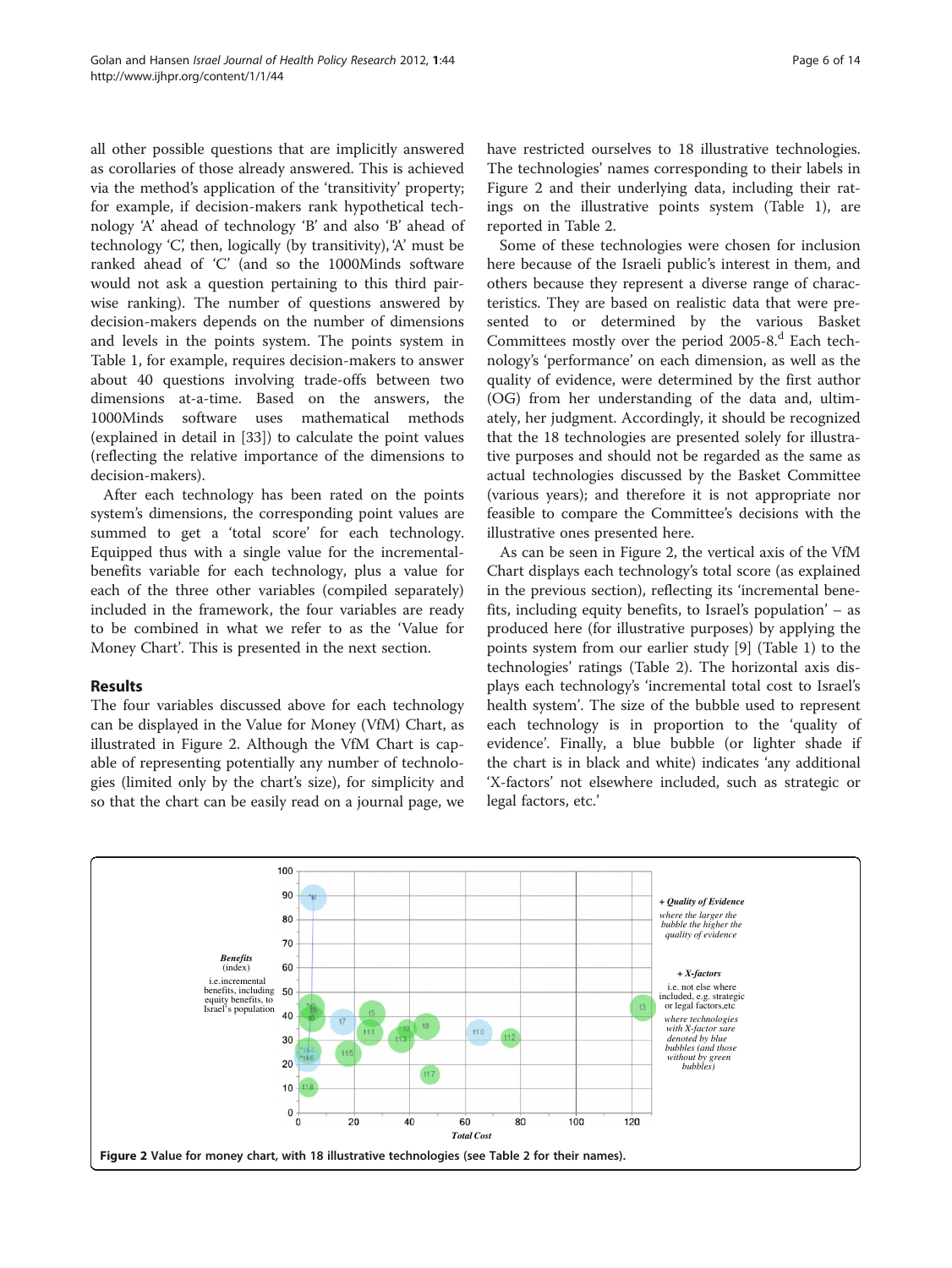| Technology (indication,<br>number of potential<br>patients)               | <b>Lives Saved</b>             | Life-Prolongation<br><b>Benefits</b>  | Quality-of-Life<br>(QoL) gains        | If this technology were not<br>to be funded                                                                 | Other important<br>social or ethical<br>benefits, etc | <b>Total cost</b><br>(millions of<br>shekels, annual) | Quality of<br>evidence | X-factors                              |
|---------------------------------------------------------------------------|--------------------------------|---------------------------------------|---------------------------------------|-------------------------------------------------------------------------------------------------------------|-------------------------------------------------------|-------------------------------------------------------|------------------------|----------------------------------------|
| t1. Smoking cessation drugs<br>(smokers, 6000)                            | Very many:<br>>500 lives saved | Large benefits                        | Large QoL gains                       | Many/most patients will be<br>able to pay for it themselves<br>(privately)                                  | Yes                                                   | 5.29                                                  | high                   | not smoking is<br>a personal<br>choice |
| t2. Taxotere (head and neck<br>cancer, 200)                               | None (or not<br>yet known)     | Large benefits                        | None/very small<br>(or not yet known) | Many/most patients will not<br>receive any treatment for<br>condition                                       | Yes                                                   | 4.6                                                   | high                   | none                                   |
| t3. Herceptin (breast cancer -<br>adjuvant treatment, 700)                | Few: 1-50<br>lives saved       | Medium benefits                       | Small QoL gains                       | Many/most patients will get<br>an alternative treatment<br>(less effective) already<br>funded by government | Yes                                                   | 124                                                   | high                   | none                                   |
| t4. Elaprase<br>(Hunter syndrome, 3)                                      | Few: 1-50<br>lives saved       | None/very small<br>(or not yet known) | Medium<br>QoL gains                   | Many/most patients will not<br>receive any treatment for<br>condition                                       | Yes                                                   | 5.45                                                  | poor                   | orphan drug                            |
| t5. Visudyne (age-related<br>macular degeneration, 1050)                  | None (or not<br>yet known)     | None/very small<br>(or not yet known) | Large QoL gains                       | Many/most patients will not<br>receive any treatment for<br>condition                                       | Yes                                                   | 26.47                                                 | high                   | none                                   |
| t6. Left-ventricular assist<br>devices (terminal heart<br>failure, 12)    | Few: 1-50<br>lives saved       | Small benefits                        | Small QoL gains                       | Many/most patients will not<br>receive any treatment for<br>condition                                       | Yes                                                   | 4.83                                                  | high                   | none                                   |
| t7. Statins<br>(hypercholesterolemia, 5600)                               | None (or not<br>yet known)     | Medium benefits                       | Medium<br>QoL gains                   | Many/most patients will be<br>able to pay for it themselves<br>(privately)                                  | Yes                                                   | 16                                                    | high                   | strategic<br>considerations            |
| t8. Pain relief (neuropathic<br>pain, 14,250)                             | None (or not<br>yet known)     | None/very small<br>(or not yet known) | Large QoL gains                       | Many/most patients will get<br>an alternative treatment<br>(less effective) already<br>funded by government | Yes                                                   | 46                                                    | high                   | none                                   |
| t9. Revlimid (multiple<br>myeloma $-3^{rd}$ -line<br>treatment, 200)      | None (or not<br>yet known)     | Medium benefits                       | None/very small<br>(or not yet known) | Many/most patients will not<br>receive any treatment for<br>condition                                       | Yes                                                   | 39                                                    | medium                 | none                                   |
| t10. Dental care (children,<br>20,000)                                    | None (or not<br>yet known)     | None/very small<br>(or not yet known) | Medium<br>QoL gains                   | Many/most patients will not<br>receive any treatment for<br>condition                                       | Yes                                                   | 65                                                    | high                   | political<br>considerations            |
| t11. Growth hormone<br>(short-statured children,<br>3900)                 | None (or not<br>yet known)     | None/very small<br>(or not yet known) | Medium<br>QoL gains                   | Many/most patients will not<br>receive any treatment for<br>condition                                       | Yes                                                   | 25.6                                                  | high                   | none                                   |
| t12. Avastin [Bevacizumab]<br>(colon cancer, 700)                         | None (or not<br>yet known)     | Medium benefits                       | Small QoL gains                       | Many/most patients will not<br>receive any treatment for<br>condition                                       | None/Very small<br>(or not yet known)                 | 76.27                                                 | medium                 | none                                   |
| t13. Over-active bladder drugs<br>(urinary urge, incontinence,<br>21,000) | None (or not<br>yet known)     | None/very small<br>(or not yet known) | Large QoL gains                       | Many/most patients will be<br>able to pay for it themselves<br>(privately)                                  | Yes                                                   | 37                                                    | high                   | none                                   |

# <span id="page-6-0"></span>Table 2 Data for the 18 illustrative technologies in Figures 2 and 3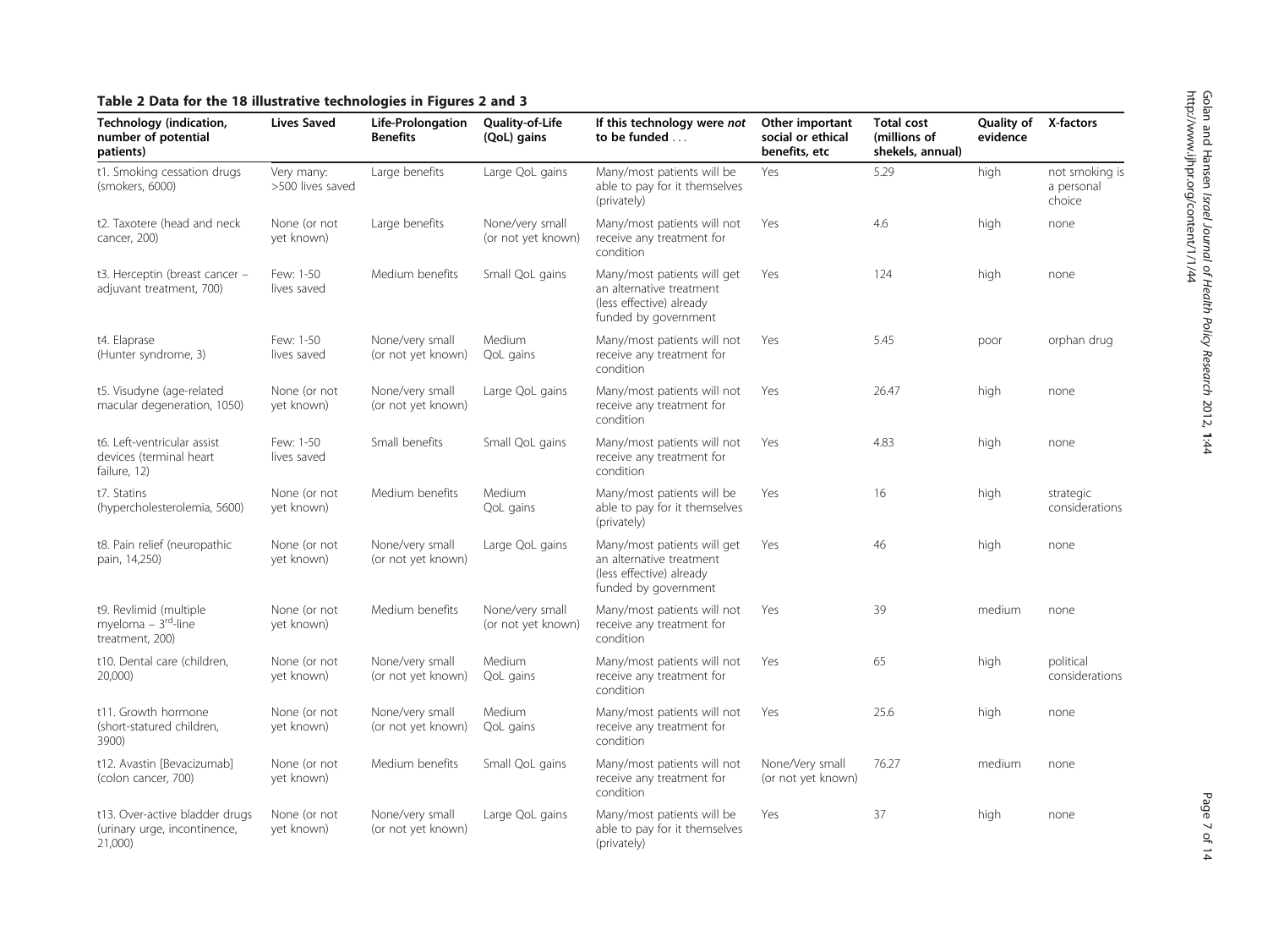| t14. Fuzeon (HIV, 45)                                            | None (or not<br>yet known) | Medium benefits                       | Small QoL gains            | Many/most patients will get<br>an alternative treatment<br>(less effective) already<br>funded by government | None/Very small<br>(or not yet known) | 3.33  | high   | none                                          |
|------------------------------------------------------------------|----------------------------|---------------------------------------|----------------------------|-------------------------------------------------------------------------------------------------------------|---------------------------------------|-------|--------|-----------------------------------------------|
| t15. Long-acting insulins<br>(diabetes, 10,000)                  | None (or not<br>yet known) | Small benefits                        | <b>Medium</b><br>QoL gains | Many/most patients will get<br>an alternative treatment<br>(less effective) already<br>funded by government | None/Very small<br>(or not yet known) | 17.83 | high   | none                                          |
| t16. Contraceptives<br>(adolescent girls, 20,000)                | None (or not<br>yet known) | None/very small<br>(or not yet known) | <b>Medium</b><br>QoL gains | Many/most patients will be<br>able to pay for it themselves<br>(privately)                                  | Yes                                   | 3.11  | high   | socio-ethical.<br>religious<br>considerations |
| t17. Erbitux (colon cancer – for<br>KRAS mutation negative, 210) | None (or not<br>yet known) | Small benefits                        | Small QoL gains            | Many/most patients will get<br>an alternative treatment<br>(less effective) already<br>funded by government | None/Very small<br>(or not yet known) | 47.26 | medium | none                                          |
| t18. Humira (psoriatic<br>arthritis, 60)                         | None (or not<br>yet known) | None/very small<br>(or not yet known) | Small QoL gains            | Many/most patients will get<br>an alternative treatment<br>(less effective) already<br>funded by government | None/Very small<br>(or not yet known) | 3.49  | medium | none                                          |

# Table 2 Data for the 18 illustrative technologies in Figures 2 and 3 (Continued)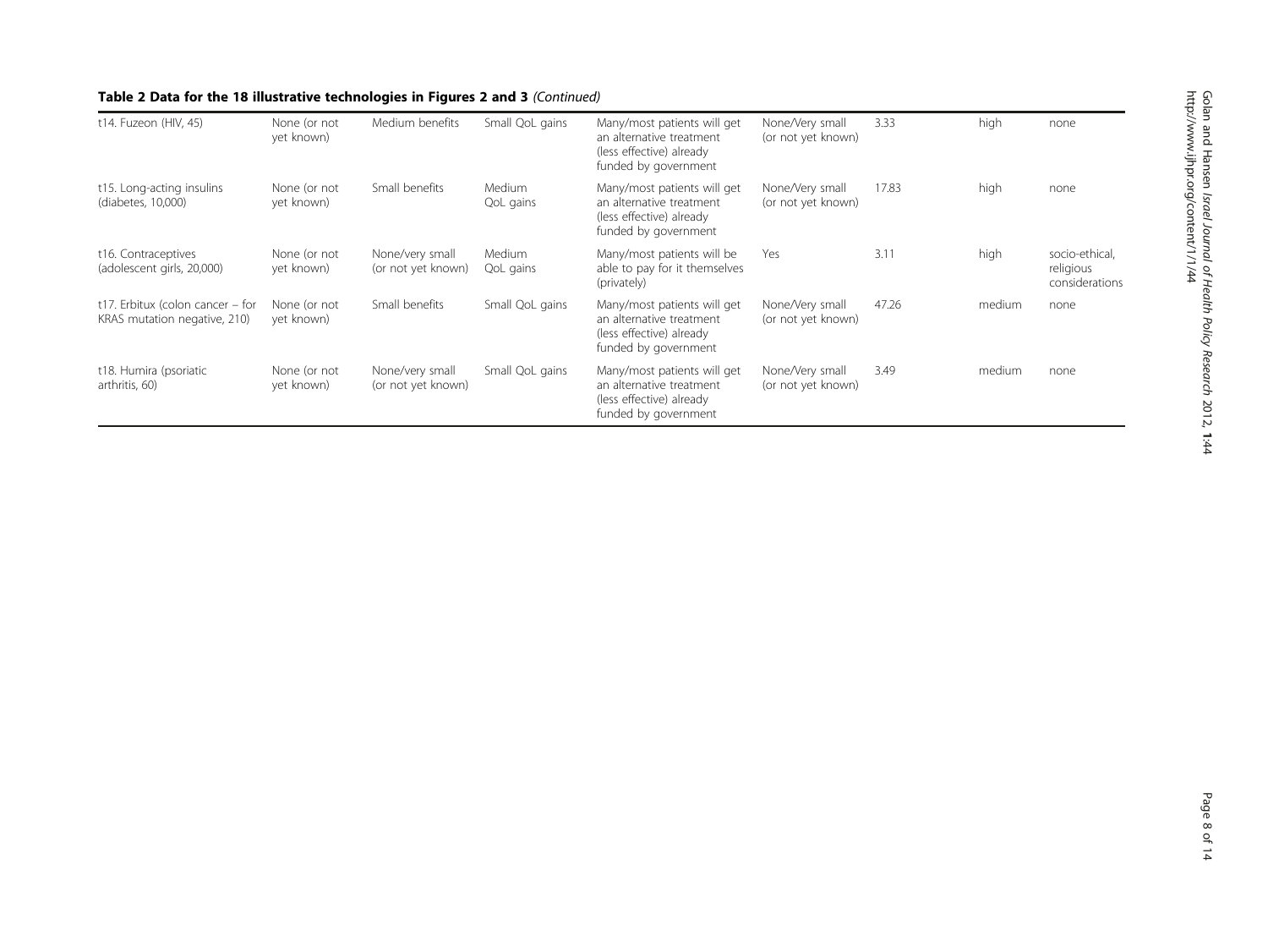#### <span id="page-8-0"></span>Which technologies are good value for money?

Decision-makers (e.g. the Basket Committee) should focus their attention first on the technologies in the VfM Chart's top-left quadrant – with high Benefits and low Total Cost – while also being mindful of each technology's Quality of Evidence and any X-factors. These technologies represent relatively good value for money. In contrast, technologies in the bottom-right quadrant – with low *Benefits* and high *Total Cost* – represent poor value for money.

Possible acceptable tradeoffs between the Benefits and Total Cost variables on the chart's axes are in a nor-easterly/sou-westerly direction, conditional on Quality of Evidence and X-factors. In other words, higher Total Cost can be compensated for by higher Benefits, all else (i.e. Quality of Evidence and X-factors) being equal. In this respect, 'best value' candidate technologies are identified by the (upward-sloping) frontier in the VfM Chart (see Figure [2](#page-5-0) again and also Figure 3 later below). This frontier, known as the 'Pareto (efficiency) frontier', identifies 'dominant' technologies in the sense that, compared to them, no other technologies have both lower Total Cost and higher Benefits. (In contrast, the further away a technology is from the frontier in a sou-easterly direction, the lower is its value for money.)

The VfM Chart is useful for comparing technologies' effectiveness, affordability and efficiency (i.e. costeffectiveness). That is, all else being equal, the closer a technology is to the vertical axis, the more affordable it is in terms of having a lower Total Cost; the further away a technology is from the horizontal axis, the more effective it is in terms of having higher Benefits. The steeper is the ray that can be drawn from the chart's origin to each technology, the more 'efficient' the technology is in terms of having a higher Benefits / Total Cost ratio.

#### Which technologies should be funded?

Prioritizing technologies involves the Basket Committee mulling over alternative affordable combinations of the technologies represented in the VfM Chart to arrive at what the Committee considers to be the 'optimal portfolio' of technologies. In essence, the Committee should aim to maximize the aggregate Benefits from the technologies to be added to the health basket subject to the budget constraint and given the technologies' Total Cost, Quality of Evidence and X-factors. This involves a process of trial-and-error.<sup>e</sup> However, for some technologies it is likely to be relatively easy for the Committee to decide whether they should be added to the health basket or not, whereas other technologies will require more deliberation.

For example, with reference to the illustrative technologies displayed in the VfM Chart in Figure [2,](#page-5-0) it is easy to imagine that decision-makers would immediately select smoking cessation drugs (t1) and Taxotere (t2) (for the technologies' names see Table [2\)](#page-6-0). No other technologies are better (have higher Benefits) and these two are amongst the cheapest available (lowest Total Costs) – assuming X-factors for smoking cessation drugs do not militate against this technology's selection. Conceivably, the Committee might choose Elaprase (t4), despite its poor Quality of Evidence, due to its high Benefits relative to Total Cost (arguably, this is consistent with the practice of Israeli Basket Committees of selecting lifesaving orphan drugs).

The next three technologies with the highest Benefits are Herceptin (t3), Visudyne (t5) and left-ventricular assist devices (t6). However, Herceptin has only marginally higher Benefits than these two other technologies but is approximately 98 million and 119 million shekels more expensive respectively. Therefore, given these data, it

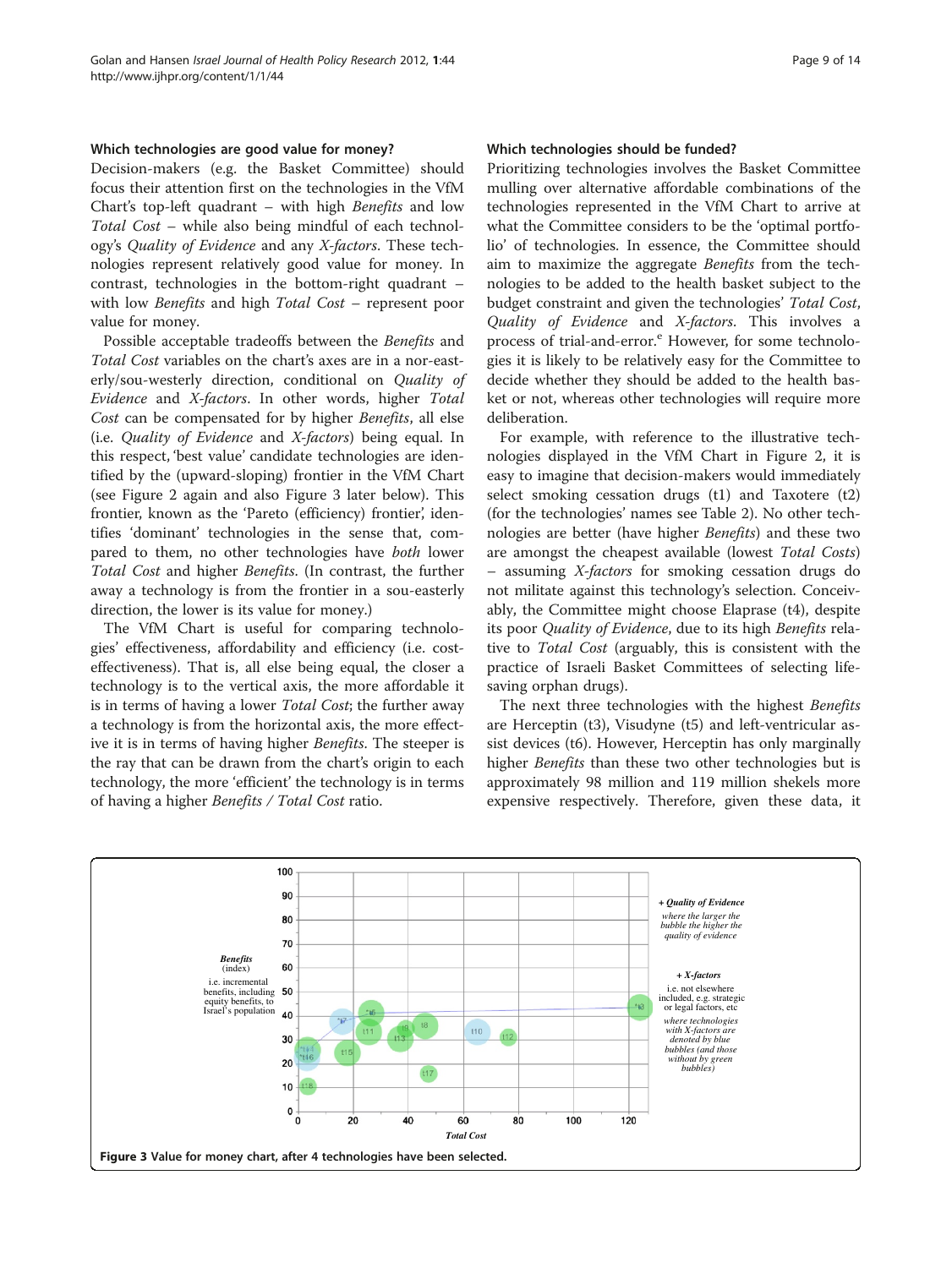would be understandable if the Committee decided not to add Herceptin to the basket immediately but to reconsider it later (provided there is sufficient budget). With respect to choosing between Visudyne (t5) and left-ventricular assist devices (LVAD) (t6), it is easy to imagine decision-makers preferring LVAD (and adding it to the basket) as it has only marginally lower Benefits than Visudyne (t5) but is 21.6 million shekels cheaper. (It's also worthwhile noting that LVAD was expected to save the lives of 12 patients facing imminent death, whereas Visudyne would reduce the risk of blindness for about 1000 people).

These first four additions to the basket (costing just 20.2 million shekels) would leave the Committee with the 'abridged' VfM Chart in Figure [3](#page-8-0). Clearly, the new Pareto frontier – consisting of contraceptives (t16), Fuzeon (t14), Statins (t7), Visudyne (t5) and Herceptin (t3) – is closer to the diagonal than initially (Figure [2](#page-5-0)), which means that for these technologies the Committee is likely to find thinking about acceptable tradeoffs between Benefits and Total Cost (as always, subject to Quality of Evidence and X-factors) more challenging. The Committee could decide to add all of these technologies or just some of them – for example, the Committee would again be confronted with deciding whether or not to select Herceptin (t3) (still with the highest Benefits but also the highest Total Cost by a considerable margin). For the sake of keeping the exposition here simple, suppose that the Committee selected all five technologies on the new frontier (including Herceptin, and costing 172.9 million shekels in total). This decision would result in another Pareto frontier (not shown) – consisting of Humira (t18), long-acting insulins (t15), growth hormones (t11), Revlimid (t9), pain relief (t8). And so the prioritization process would continue, with the Committee performing its deliberations until the budget is exhausted.<sup>f</sup>

## **Discussion**

Most decision-makers charged with prioritizing health technologies, including Israel's Basket Committee, already consider the four variables included in the VfM Chart, but, because of the complexity involved, typically not in such a systematic and transparent fashion. It is important to appreciate that our proposed framework is not intended to replace decision-makers' value judgments in any way. On the contrary, the VfM Chart is intended to serve as a decision-support tool that is very much based on decision-makers' value judgments.

This dependence on decision-makers' value judgments can be appreciated by recognizing that, first of all, to construct the VfM Chart decision-makers' must reveal their preferences about the relative importance of the dimensions comprising the points system for the incremental-benefits variable (as explained earlier, by answering the pairwise-ranking questions). In addition, decision-makers need to rate each technology according to its performance on the points system's dimensions. Naturally, such rating exercises can be difficult because of the uncertainties involved, and so decision makers are likely to need to deliberate. For example, with reference to Table [2](#page-6-0) again, should the impact of growth hormone on the HRQoL of short-statured children be rated as a 'medium' or 'large' gain? Is prolonging a cancer patient's life by 5 months a 'medium', 'small' or perhaps even 'large' benefit? Moreover, such uncertainties are magnified by the criticism that can be easily directed at these performance levels ('small', 'medium' and 'large'): that they are overly simplistic and not descriptive enough. For realworld applications the points system's dimensions and levels would need to be refined for the prioritization exercise in hand.

Obviously, the total scores calculated for the incremental-benefits variable of the affected technologies are sensitive to how they are rated by decision-makers.<sup>g</sup> Especially for new technologies, such uncertainties will almost always be compounded by deficiencies in the data available for forming judgments. Sensitivity analysis should be performed with respect to any controversial ratings to see what difference, if any, they make to the final decision about whether to add a technology to the basket or not. For each technology that looks like being rejected, and for which there is significant uncertainty surrounding any of its variables, decision-makers should ask themselves: "What would it take for this technology to be in contention (e.g. on or near the VfM Chart's Pareto frontier), and how realistic is such a scenario?" The VfM Chart enables such 'what-if' experiments to be performed systematically.

The final respect in which the framework depends on decision-makers' value judgments concerns the prioritization decisions themselves. As for all tools, how the VfM Chart is applied is at the discretion of decisionmakers. They – rather than the tool – are ultimately responsible for deciding which technologies are selected. The VfM Chart simply displays the main variables for consideration and makes explicit the potential tradeoffs between the variables on the chart's axes, where higher Total Cost can be compensated for by higher Benefits. It is up to decision-makers to determine the appropriate 'rate of exchange' between Total Cost and Benefits and also how to weigh the impact of Quality of Evidence and X-factors, all of which depend on value judgments.

The *X-factors* variable, in particular, serves as a potential 'over-ride' mechanism for enabling a particular technology to be prioritized ahead of others that are otherwise superior on the three other variables included in the VfM Chart. A well-known Israeli example is dental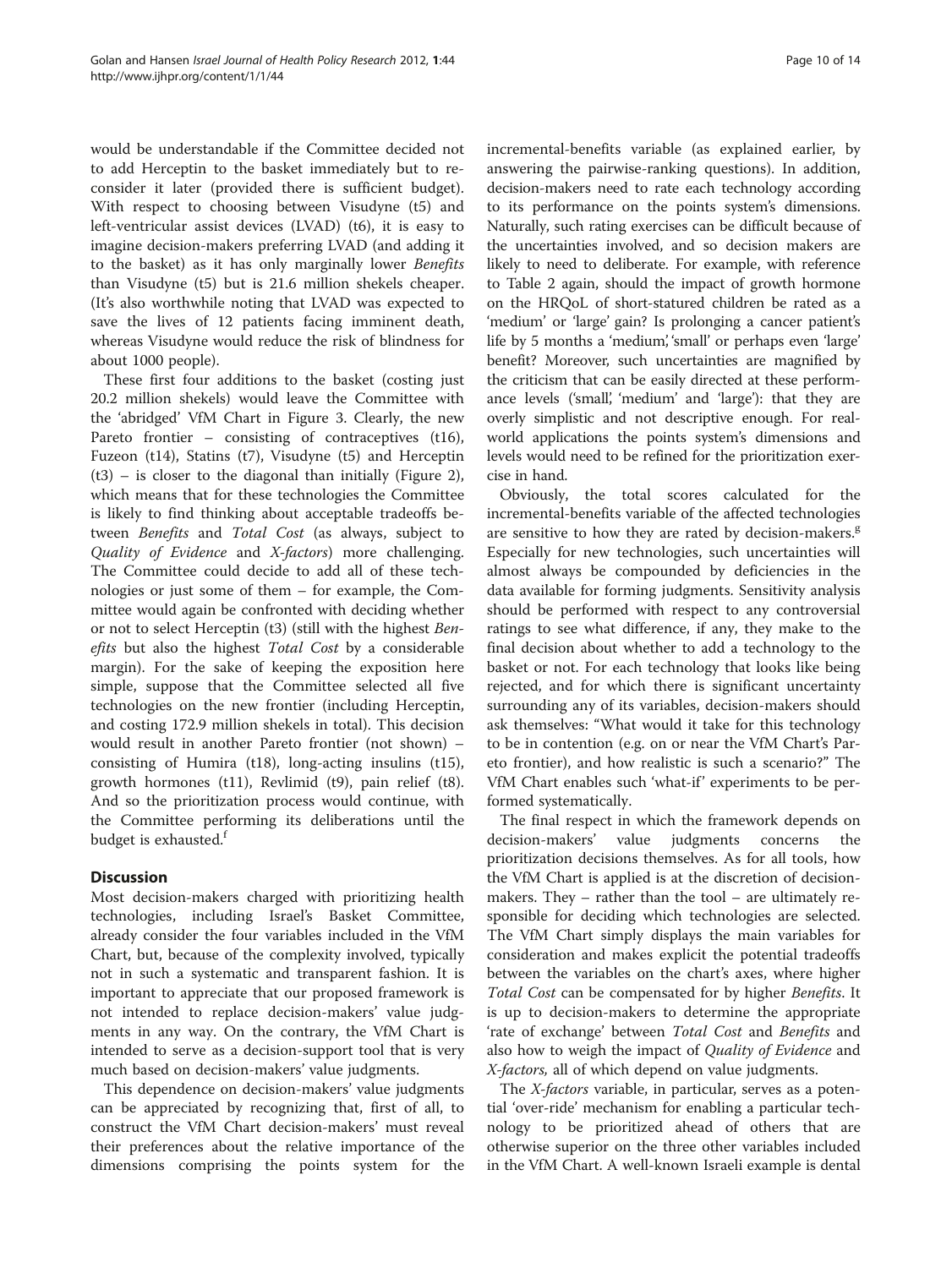care for children (similar to t10 in Table [2](#page-6-0) and Figures [2](#page-5-0) and [3](#page-8-0)), which was introduced to the 2010 Basket Committee with a strict demand from the Deputy Health Minister, approved by the Cabinet, that it be added to the health basket, regardless any other considerations [\[40](#page-13-0)]. If decision-makers (or their political masters) choose to invoke such X-factors, they are, in effect, forced to explicitly explain why such a technology – with high Total Cost and/or low Benefits and/or poor Quality of Evidence relative to other technologies – ought to be added to the health basket in preference to others. The VfM Chart ensures such decisions are transparent (and auditable).

As mentioned in the Methods section, points systems have been widely used for diagnostic and treatmentbased decision-making and for prioritizing patients for specific elective services. Somewhat surprisingly, points systems have not been so widely used for prioritizing technologies, though there appears to be increasing interest in doing so (e.g. see the references in [[41\]](#page-13-0)), including, for example, a recent report that argued for their greater use in the NHS [\[15](#page-12-0)]. One possible reason for this may be because, unlike diagnosing or prioritizing patients, prioritizing health technologies involves cost comparisons across technologies. Our proposed framework deals with this issue by including in the points system only dimensions related to the technologies' incremental benefits, and then introducing their incremental costs to the prioritization exercise later when the VfM Chart is created.h

By focusing on each technology at the aggregate level – i.e. in terms of the effects of the overall intervention involving the technology on Israel's population and health system respectively – the framework avoids the problems associated with using Incremental Cost-Effectiveness Ratios (ICERs) to prioritize technologies. Allocating a budget across possible interventions in reverse order of the technologies' costs per QALY results in the maximization of QALYs only if two conditions are satisfied: (1) that interventions are sufficiently divisible for the technologies to be purchased in incremental units, and (2) that interventions are subject to constant returns to scale (so that changing how much of a technology is used affects the resulting health benefits by the same proportion) [\[42\]](#page-13-0). These two conditions seldom hold [[43\]](#page-13-0) – in which case, ICERs convey nothing about how affordable interventions are. Affordability is important information when allocating a budget; for example, a technology with a very low cost per QALY might be used to treat such a large number of people that its total cost is unaffordable (e.g. potentially in excess of the budget). Stephen Birch and Amiram Gafni recommend an alternative conceptual approach to using ICERs based on "determin[ing] whether in choosing to use some of [the available budget] for one particular intervention, the health gains produced by this intervention exceed the health gains that are foregone by not using the same resources for all other possible interventions." (p. 49) [[44\]](#page-13-0). "Because this involves the direct consideration of opportunity costs, measured in terms of health benefits foregone, it takes the form of a (non-monetary) costbenefit analysis." (p. 2099) [[45\]](#page-13-0). The VfM Chart is consistent with this conceptual approach.

As well as using the VfM Chart to represent potentially any number of technologies under consideration at a point of time (e.g. when the Basket Committee meets annually), technologies from the past (funded and/or not funded) could be super-imposed for comparison purposes. The VfM Chart could also be used in a 'dynamic' manner consistent with Program Budgeting and Marginal Analysis [\[46](#page-13-0)]: as new technologies arise they could be introduced to the VfM Chart and considered for funding while, at the same time, old technologies are identified for decommissioning. Such a longitudinal focus would assist with achieving greater decisionmaking consistency over time.

Our proposed framework is compatible with the prioritization process currently followed by the Israeli Basket Committee, as summarized at the beginning of the article. In more detail here, this process begins with a discussion about each individual technology on its own – specifically, its contribution to patients' health and society overall, independent of its cost. Technologies deemed deserving of further consideration proceed to the next stage where, after including cost data from the 'Technical Sub-committee', they are compared, subject to the budget constraint [[8\]](#page-12-0). This prioritization stage comprises two rounds: in the first round, technologies that are judged not to be worthwhile given the budget constraint are discarded; and in the second round, the Committee compares the remaining technologies in order to choose those that should be added to the health basket and that can be afforded.

The approach used to make the final prioritization decisions over the last few years is that each Committee member nominates his or her 'top ten' technologies. Technologies nominated by a majority of members are written on the board in the meeting room. Other technologies nominated by fewer members are also written on the board and flagged with a question mark (indicating less support). The costs of all the technologies on the board are summed. If the total exceeds the budget, then in theory all technologies on the board are included for discussion with respect to being dropped until the budget is met; but in practice usually only the question-marked technologies are considered. The order in which technologies are discussed by the Committee can be critical, as the inclusion of one technology, given the budget constraint, necessarily means that one or more later candidates will be excluded.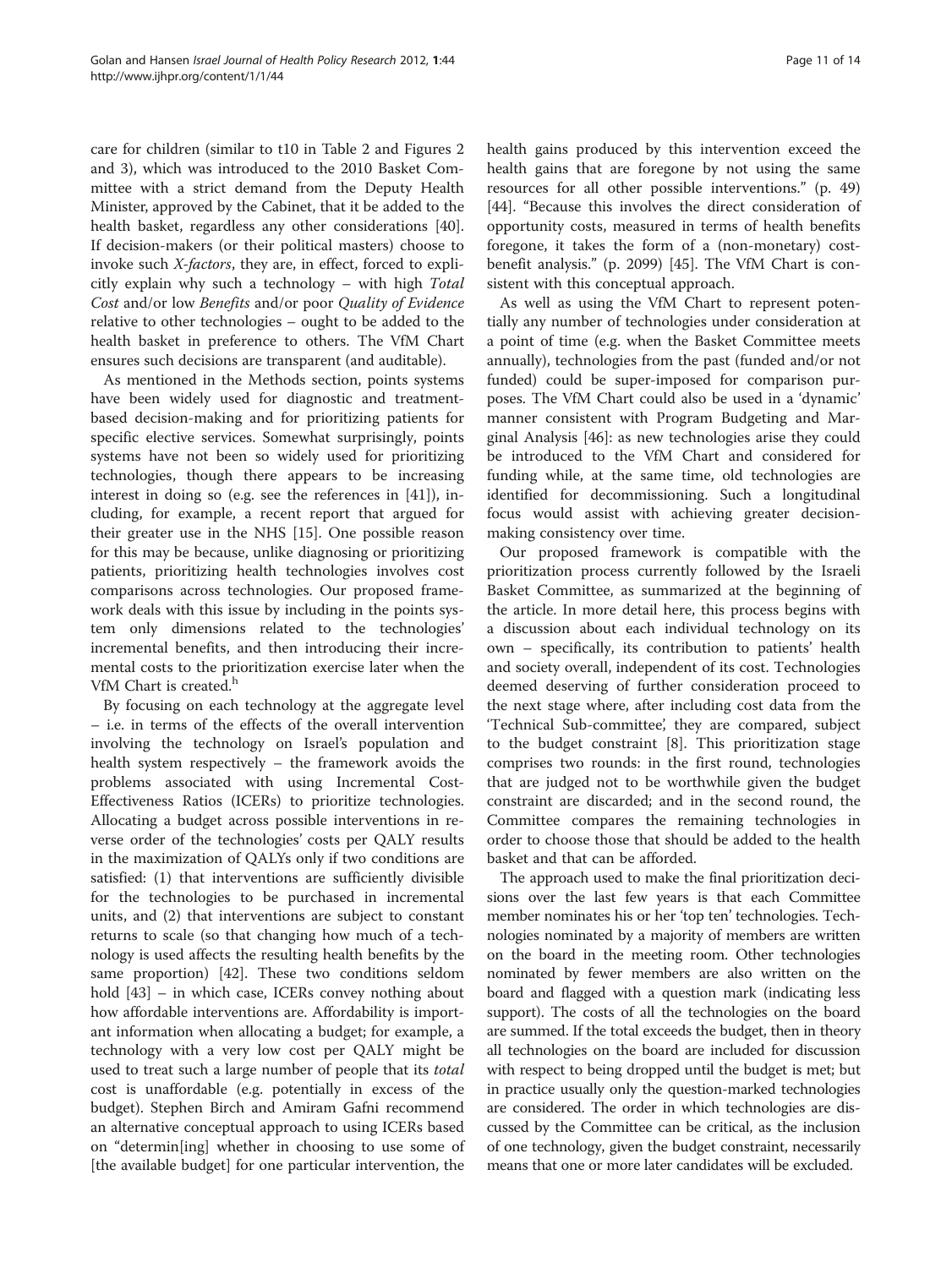We believe that the VfM Chart would be a useful decision-support tool at both rounds of the prioritization stage outlined above, especially the second round.<sup>i</sup> All technologies that make it through to the prioritization stage could be represented in the VfM Chart, which could serve as the focal point to the Committee's deliberations. In addition, the VfM Chart could be used as a powerful communication device to explain to stakeholders, including the general public, in an obvious visual fashion why particular technologies were prioritized over others. Such explanations might reduce feelings of injustice suffered by patients whose required technologies were not added to the health basket – to the extent, potentially, that even law suits might be averted.<sup>j</sup>

# Conclusion

The Value for Money Chart introduced in this article is an intuitively appealing decision-support tool for helping decision-makers to focus on the inherent tradeoffs involved in health technology prioritization. Such deliberations can be performed in a systematic and transparent fashion that can also be easily communicated to stakeholders, including the general public. The VfM Chart could be used by agencies like the Israeli Basket Committee that have to perform the 'super-human' mission of deciding which technologies to fund – a mission that must be performed each year, within a short period of time and under conditions of intense public interest and pressure.

The framework introduced here has not yet been applied in a real-world health technology prioritization exercise, but it is intended to be. An obvious area for future research is pilot-testing the VfM Chart using real data, thereby testing the framework's usefulness. Ideally, this would involve working with the Basket Committee – including refining the points system for technologies' incremental benefits to accurately reflect the preferences of Committee members and/or their constituencies. Likewise, the framework could be tested and applied by health technology prioritization agencies in other countries.

## **Endnotes**

<sup>a</sup>In addition, specific technologies could be similarly flagged if decision-makers have concerns about the reliability of the technologies' cost estimates (e.g. inflated or, alternatively, unrealistically low).

<sup>b</sup>The sample comprised 61 Israelis - specifically, 44 professionals or researchers in healthcare or related fields (including 10 physicians and 7 health journalists), 5 representatives of patients' organizations, and 12 members of the general public – plus 13 researchers from the Joint Center of Bioethics in Toronto, Canada [\[9](#page-12-0)].

<sup>c</sup>The 1000Minds software can be used to survey the preferences of large numbers of people; and so, if appropriate, the preferences of Israeli patients and taxpayers could be captured.

<sup>d</sup>Since then the data for several of the technologies ones re-submitted to the Committee – have changed. The illustrative technology 'dental care' (for children) is based on data presented to the 2010 Basket Committee as well as media reports  $[40]$  $[40]$ .

Although, in theory, this optimization problem is similar to the classic '0-1 Knapsack Problem' in Operations Research [\[47\]](#page-13-0), it cannot be solved analytically using dynamic programming because of the need, potentially, to recognize  $X$ -factors – of a priori uncertain importance – on a technology-by-technology basis, in addition to the three other variables.

f The prioritization and budget-allocation process outlined here can be supported by the 1000Minds software mentioned earlier, which continuously keeps track of the total costs of the selected and unselected technologies as well as the remaining (unallocated) budget.

<sup>g</sup>The sensitivity of technologies' total scores to measurement issues can be alleviated, at least in part, by introducing 'mid' levels with interpolated point values (i.e. between the main levels).

<sup>h</sup>In our earlier study [\[9](#page-12-0)], we experimented with including the Total Cost variable as a dimension in the points system via a survey analogous to the pairwise-ranking exercise explained earlier in the present article. Feedback from respondents revealed that this rendered the pairwise-ranking questions highly ambiguous (for an explanation, see section 4.3 of [[9\]](#page-12-0)). We concluded, therefore, that it is better to recognize Total Cost and Benefits as separate variables (as is usual in Cost-Benefit Analysis in general). Likewise, not including Quality of Evidence and X-factors in the points system used to construct the Benefits variable is justified by the likelihood that their relative importance to decision-makers is idiosyncratic to the particular technology considered (unlike healthrelated benefits, which are more generic).

Some decision-makers suggested in personal communications with the authors that the VfM Chart would also be helpful for the health technology assessments performed by the Health Technologies Forum.

<sup>j</sup>For example, a petition brought to The High Court of Justice by multiple myeloma patients against the Minister of Health and others (including the Basket Committee) challenged the 2009 Basket Committee not to add the drug Revlimid for multiple myeloma (similar to t9 in Table [2](#page-6-0) and Figures [2](#page-5-0) and [3\)](#page-8-0) [\[48\]](#page-13-0). The petitioners claimed they were discriminated against relative to other patients, especially people suffering from over-active bladders for which the Committee added a technology (similar to t13 in Table [2](#page-6-0) and Figures [2](#page-5-0) and [3](#page-8-0)) to the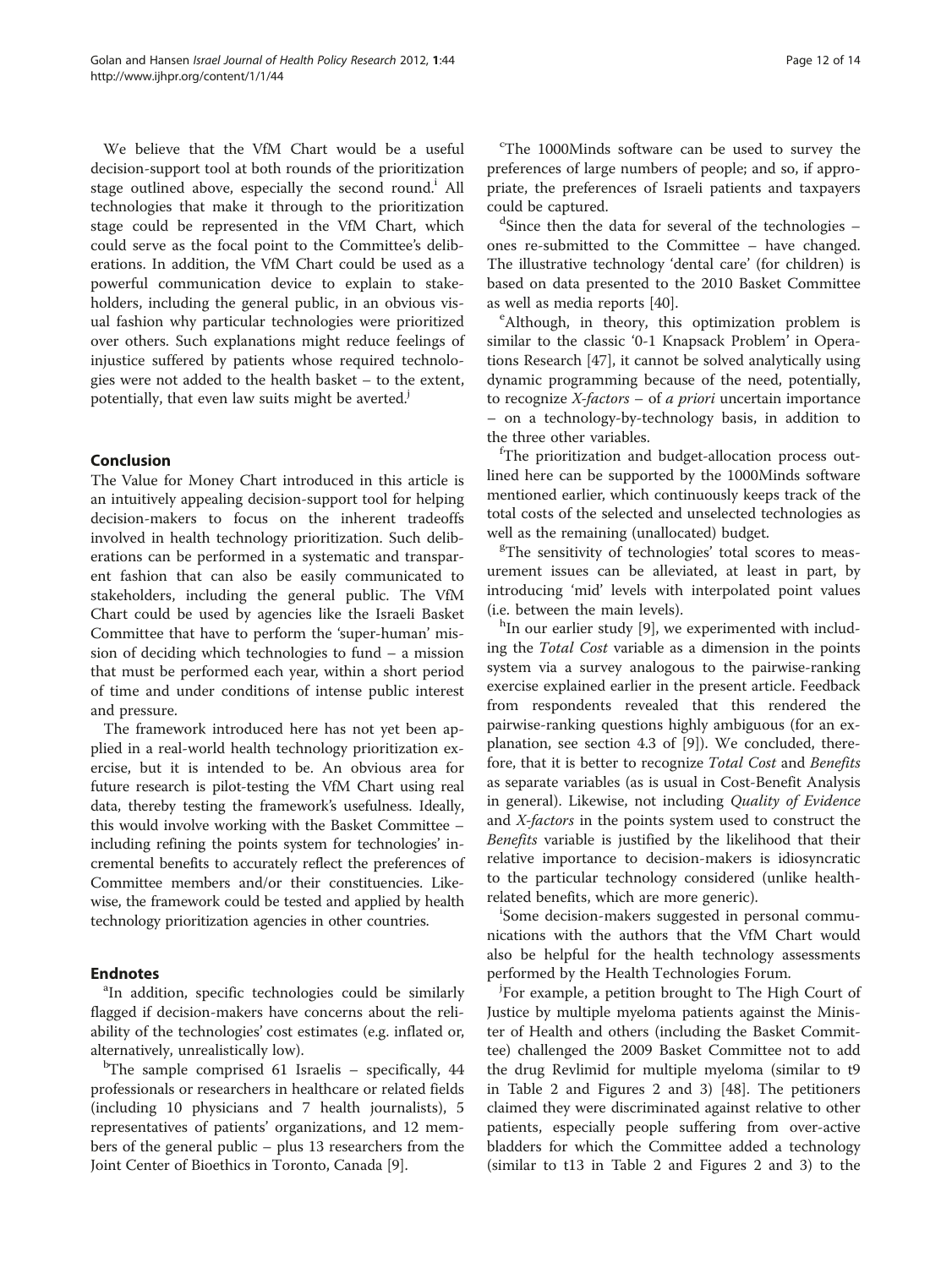<span id="page-12-0"></span>health basket. The petition was denied by the High Court of Justice which found that the Committee had not violated the law and nor had there been a failure to meet the standard of reasonableness in the Committee's considerations and decisions. In our opinion, given that the Committee's decision was justified, had the technologies under consideration been displayed on the VfM Chart, the decision and its justification, as well as the need to choose between Revlimid and medication for over-active bladder (if this pairwise choice had actually been necessary) would have been clearer and more understandable to stakeholders.

#### Abbreviations

VfM: Value for Money; HRQoL: Health-related quality-of-life; QALY: Quality-Adjusted Life Year; PAPRIKA: Potentially All Pairwise RanKings of all possible Alternatives; NHS: National Health Service; ICERs: Incremental Cost-Effective Ratios.

#### Competing interests

The first author (OG) declares she has no conflicts of interest. The second author (PH) owns the 1000Minds software referred to in the article, which he co-invented with Franz Ombler. Via their company 1000Minds Ltd, PH and FO earn income from software licenses, but they also make the software available for free to unfunded academic users (to-date >180 researchers and students worldwide).

#### Authors' contributions

The authors conceived of the article and wrote it together. Both authors read and approved the final manuscript.

#### Authors' information

Both authors have extensive experience and expertise in various aspects of prioritization decision-making; OG is a bioethicist and PH is a health economist. They started working together to develop the framework outlined in the article in 2008 when PH spent a sabbatical at The Gertner Institute for Epidemiology & Health Policy Research, where OG is a senior researcher.

#### Acknowledgements

We are grateful to Mrs Nina Hakak for research assistance, to Prof Avi Shtub for introducing us to the '0-1 Knapsack Problem', and to the many academics and policy-makers associated with health technology prioritization in Israel with whom we have had useful discussions, especially Prof Boleslaw Goldman for his guidance and support. Thanks also to three anonymous referees and the journal editors.

#### Author details

<sup>1</sup>Unit for Genetic Policy & Bioethics, The Gertner Institute for Epidemiology & Health Policy Research, Tel Hashomer, Israel. <sup>2</sup>Department of Economics, University of Otago, Dunedin, New Zealand.

#### Received: 11 December 2011 Accepted: 17 July 2012 Published: 26 November 2012

#### References

- 1. Rosen B, Merkur S: Israel: Health system review. Health Syst Transit 2009, 11:1–226.
- Yasour Beit-Or M: The medications basket: the big winners elderly and children [Hebrew]. Ynet Health News 5 January 2011.
- Greenberg D, Siebzehner MI, Pliskin JS: The process of updating the National List of Health Services in Israel: Is it legitimate? Is it fair? Int J Technol Assess 2009, 25:255–261.
- Tamir O, Rabinovich M, Shani M: Year 2006 update of the Israel National List of Health Services. Isr Med Assoc J 2006, 8:595-600.
- 5. Israeli A, Chinitz D: Updating the basket of health services [Hebrew]. Harefuah 2003, 142:100–102. 159.
- 6. Chinitz D, Shalev C, Galai N, Israeli A: The second phase of priority setting. Israel's basic basket of health services: the importance of being explicitly implicit. BMJ 1998, 317:1005–1007.
- 7. Shani S, Yahalom Z: The Israeli model for managing the national list of health services in an era of limited resources. Law Policy 2002, 24:133–147.
- 8. Israeli Ministry of Health: The Procedure of Updating the Health Services Basket – February 2010. [Hebrew] Jerusalem:; 2011 [\[http://www.health.gov.il/](http://www.health.gov.il/hozer/sal_noal181010.pdf) [hozer/sal\\_noal181010.pdf](http://www.health.gov.il/hozer/sal_noal181010.pdf)].
- 9. Golan O, Hansen P, Kaplan G, Tal O: Health technology prioritization: which criteria for prioritizing new technologies and what are their relative weights? Health Policy 2011, 102:126–135.
- 10. Sabik LM, Lie RK: Priority setting in health care: lessons from the experiences of eight countries. Int J Equity Health 2008, 7:4.
- 11. Nord E: Balancing relevant criteria in allocating scarce life-saving interventions. Am J Bioethics 2010, 10:56–58.
- 12. Kenny N, Joffres C: An ethical analysis of international health prioritysetting. Health Care Anal 2008, 16:145-160.
- 13. Holm S: Goodbye to the simple solutions: the second stage of priority setting in health care. BMJ 1998, 317:1000–1007.
- 14. Hoedemaekers R, Dekkers W: Justice and solidarity in priority setting in health care. Health Care Anal 2003, 11:325–343.
- 15. Devlin N, Sussex J: Incorporating Multiple Criteria in HTA. Methods and Processes. OHE Report. London: Office of Health Economics; 2011.
- 16. Stafinski T, Menon D, Philippon DJ, McCabe C: Health technology funding decision-making processes around the world: the same, yet different. PharmacoEconomics 2011, 29:475–495.
- 17. National Institute for Health and Clinical Excellence: Social Value Judgements. Principles for the Development of NICE Guidance. London; 2008.
- 18. Golan O: Health resources allocation addition of new healthcare technologies to the Health Basket. In Israeli Bioethics and Health Law. Edited by Siegal G.: forthcoming.
- 19. Culyer AJ, Bombard Y: An equity framework for health technology assessments. Med Decis Making 2012, 32:428–441.
- 20. Hastie R, Dawes RM: Rational Choice in an Uncertain World. The Psychology of Judgment and Decision Making. California: Sage Publications; 2010.
- 21. Medal.org Limited: Medal.org website. [[http://www.medicalalgorithms.com\]](http://www.medicalalgorithms.com).
- 22. MacCormick AD, Collecutt WG, Parry BR: Prioritizing patients for elective surgery: a systematic review. ANZ J Surgery 2003, 73:633-642.
- 23. Persad G, Wertheimer A, Emanuel EJ: Principles for allocation of scarce medical interventions. Lancet 2009, 373:423–431.
- 24. Atkins D, Best D, Briss PA, Eccles M, Falck-Ytter Y, Flottorp S, Guyatt GH, Harbour RT, Haugh MC, Henry D, Hill S, Jaeschke R, Leng G, Liberati A, Magrini N, Mason J, Middleton P, Mrukowicz J, O'Connell D, Oxman AD, Phillips B, Schünemann HJ, Edejer TT, Varonen H, Vist GE, Williams JW Jr: Zaza S for the GRADE Working Group: Grading quality of evidence and strength of recommendations. BMJ 2004, 328:1490-1494.
- 25. Harris RP, Helfand M, Woolf SH, Lohr KN, Mulrow CD, Teutsch SM, Atkins D, for the Methods Work Group, U.S. Preventive Services Task Force: Current methods of the US Preventive Services Task Force: a review of the process. Am J Prev Med 2001, 20:21–35.
- Treadwell JR, Tregear SJ, Reston JT, Turkelson CM: A system for rating the stability and strength of medical evidence. BMC Med Res Methodol 2006, 6:52.
- 27. Akers J, Aguiar-Ibáñez R, Baba-Akbari Sari A, Beynon S, Booth A, Burch J, Chambers D, Craig D, Dalton J, Duffy S, Eastwood A, Fayter D, Fonseca T, Fox D, Glanville J, Golder S, Hempel S, Light K, McDaid C, Norman G, Pierce C, Phillips B, Rice S, Rithalia A, Rodgers M, Sharp F, Sowden A, Stewart L, Stock C, Trowman R, Wade R, Westwood M, Wilson P, Woolacott N, Worthy G, Wright K: Systematic Reviews: CRD's Guidance for Undertaking Reviews in Health Care. York, UK: NHS Centre for Reviews and Dissemination, University of York; 2009.
- 28. Belton V, Stewart TJ: Multiple Criteria Decision Analysis: An Integrated Approach. Boston: Kluwer; 2002.
- 29. Buckshaw D: Decision analysis software survey. OR/MS Today. 2010. 37 [http://www.orms-today.org/surveys/das/das.html.](http://www.orms-today.org/surveys/das/das.html)
- 30. McFadden D: Conditional logit analysis of qualitative choice behavior. In Frontiers in Econometrics. Edited by Zarembka P. New York: Academic Press; 1973.
- 31. Ryan M, Gerard K, Amaya-Amaya M (Eds): Using Discrete Choice Experiments to Value Health and Health Care. Amsterdam: Springer; 2008.